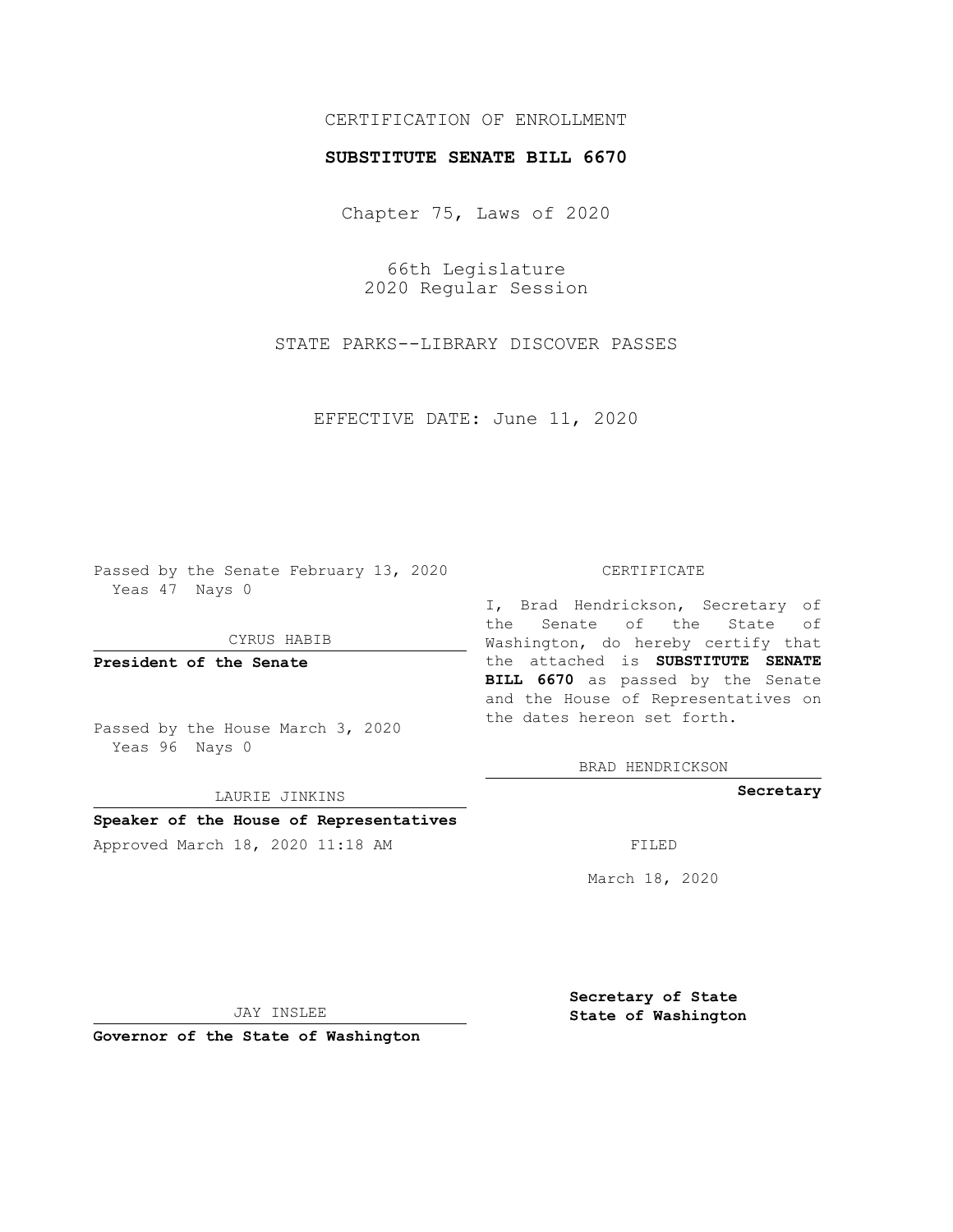### **SUBSTITUTE SENATE BILL 6670**

Passed Legislature - 2020 Regular Session

**State of Washington 66th Legislature 2020 Regular Session**

**By** Senate Agriculture, Water, Natural Resources & Parks (originally sponsored by Senators Billig, Van De Wege, Salomon, Schoesler, Conway, and Saldaña)

READ FIRST TIME 02/07/20.

 AN ACT Relating to encouraging access to state parks through cooperative programs with libraries; adding a new section to chapter 3 79A.80 RCW; and creating a new section.

BE IT ENACTED BY THE LEGISLATURE OF THE STATE OF WASHINGTON:

 NEW SECTION. **Sec. 1.** The legislature finds that the state parks and recreation commission and the state library have developed a pilot program with several library systems throughout the state to encourage library patrons to gain outdoor recreation experiences at state parks and other recreational lands administered by the state. Under this program, the state parks and recreation commission has provided library discover passes to libraries that may be checked out on a temporary basis by library patrons for vehicle parking in state parks. The program requires libraries to include equipment, such as backpacks and binoculars, with the library discover passes that are checked out to enhance the library patron's outdoor experience. The legislature intends by this act to make available resources so that the state parks and recreation commission may offer library discover passes to any library that chooses to make library discover passes and certain outdoor equipment available for loan to library patrons.